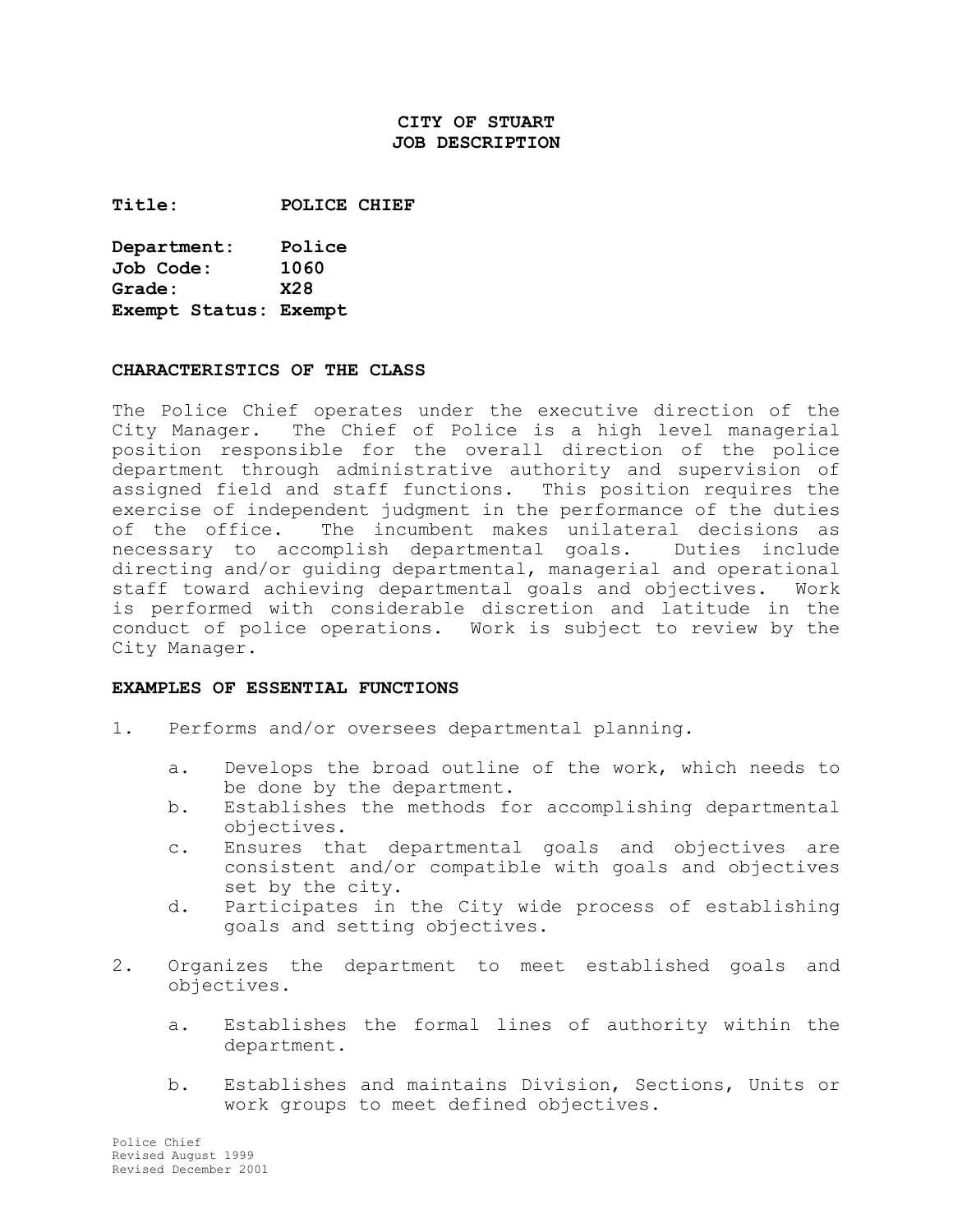## **Page 2 Police Chief – continued**

- c. Changes the size and/or composition of Divisions, Sections, Units or work groups to meet changing demands.
- 3. Oversees the function of departmental staffing.
	- a. Identifies and documents departmental staffing needs.
	- b. Develops requests and/or proposals for additional staff.
	- c. Hires, promotes, appoints, and terminates the employment of members as required.
	- d. Identifies training requirements and provides training for departmental staff.
	- e. Establishes and maintains favorable working conditions within the department.
- 4. Directs the primary activities of the department.
	- a. Establishes and communicates general and specific departmental rules, regulations, policies and procedures.
	- b. Establishes and oversees a procedure for maintaining discipline within the department.
	- c. Acts as the departmental direct representative before the city government and the community.
	- d. Resolves major administrative and operational deficiencies.
	- e. Resolves inter-division conflicts.
	- f. Oversees the work of Division Commanders and other subordinates when necessary.
	- g. Responds to major critical incidents and disasters to take executive command.
	- h. Performs the work of subordinates in protecting life and property, and apprehending criminals, when and if required.
- 5. Coordinates the major pursuits of the department.
	- a. Establishes the primary orientation of the Divisions.
	- b. Promotes administrative and managerial consistency throughout the department.
	- c. Maintains continuous liaison with other department heads, city staff, and various outside agencies.
- 6. Reports verbally or in writing upon matters of interest or importance.
	- a. Renders timely verbal reports to the City Manager concerning matters of immediate interest or importance to the city or department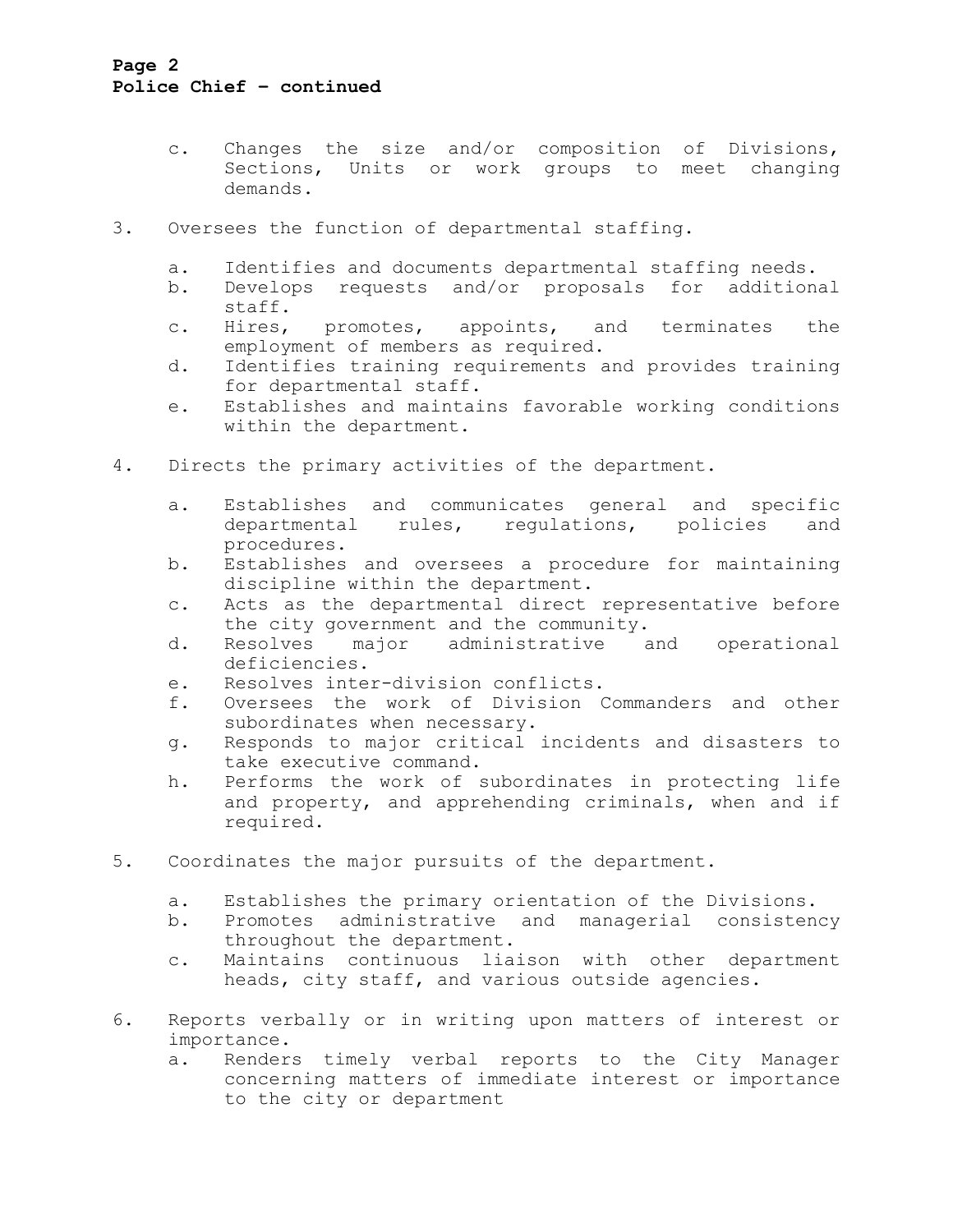## **Page 3 Police Chief – continued**

- b. Responds to a variety of operational and administrative questions and inquiries from various sources.
- c. Prepares and/or oversees the development of a variety of analytical reports, projects, and proposals on a wide variety of topics for presentation to the City Manager, Mayor, City Commission or others.
- 7. Oversees the development and administration of the departmental budget.
	- a. Formulates and presents an annual departmental budget proposal.
	- b. Monitors various aspects of the departmental budget to ensure that proper accounting practice are being maintained.
	- c. Establishes controls on expenditures.
	- d. Establishes and oversees a departmental plan to ensure that budget development occurs on a year-round basis.
- 8. Interacts with the community on behalf of the department and the city.
	- a. Prepares and delivers speeches, lectures and presentations.
	- b. Represents the department and the city before various city and county boards, commissions, and committees.
	- c. Attends meeting of Community Civic Associations, Homeowners Associations and special interest groups.
	- d. Serves as the Sergeant-at-Arms during City Commission meetings to maintain order and decorum.

NOTE: The examples of essential functions as listed in this classification specification are not necessarily descriptive of any one position in the class. The omission of an essential function of work does not preclude management from assigning duties not listed herein if such functions are a logical assignment to the position.

### **REQUIREMENTS**

## **A. Training and Experience:**

Must be a certified Police Officer and have a minimum of ten (10) years of progressively responsible work in police administration, with at least five (5) years of command experience.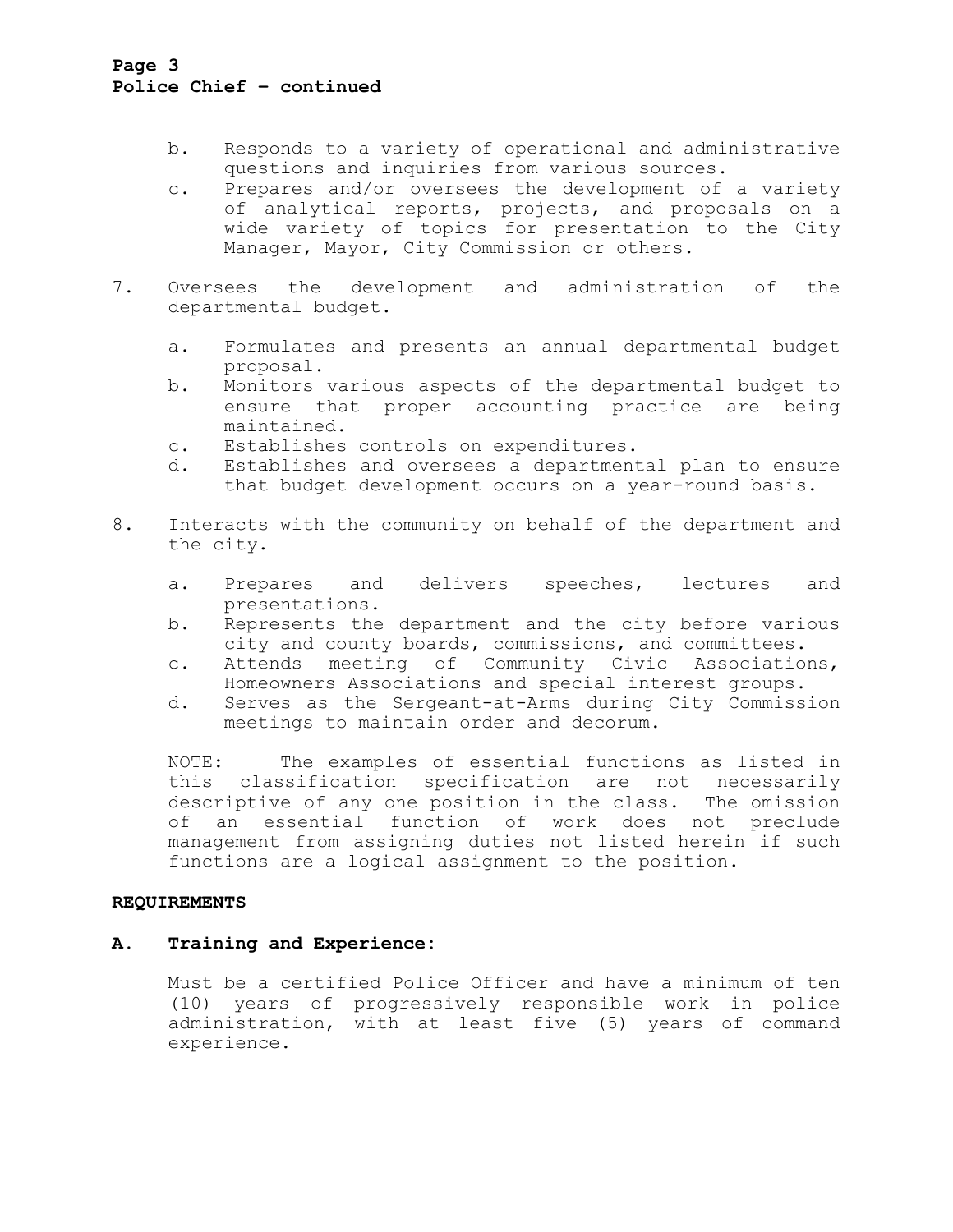#### **Page 4 Police Chief – continued**

Bachelor's degree from an accredited college. Major course work in Management, Public Administration, or Criminology is desirable.

Completion of the FBI National Academy, Southern Police Institute or other Criminal Justice Executive Command Training.

Possession of a valid Florida Driver License is required for the position.

#### **B. Knowledge, Abilities and Skills:**

Knowledge of the principles, practices and techniques of modern law enforcement.

Knowledge of the principles and practices of organization, management, budget development and personnel administration.

Knowledge of federal, state, and local laws and ordinances that affect or are enforced by the police department.

Knowledge of community geography and demographics.

Knowledge of modern management principles and practices.

Ability to plan, evaluate, assign, and coordinate activities performed by the police department.

Ability to motivate, manage, and supervise employees with varying levels of education and work experience.

Ability to establish and maintain effective working relationships with other city departments, public agencies, the news media, and the general public.

Ability to speak effectively and comfortably to large groups of people.

Ability to plan, organize, direct and evaluate complex programs and operational activities.

Ability to react calmly and quickly in emergency situations.

Ability to maintain proficiency in the use of firearms, communications, automotive and other equipment.

Ability to interpret and administer union contracts.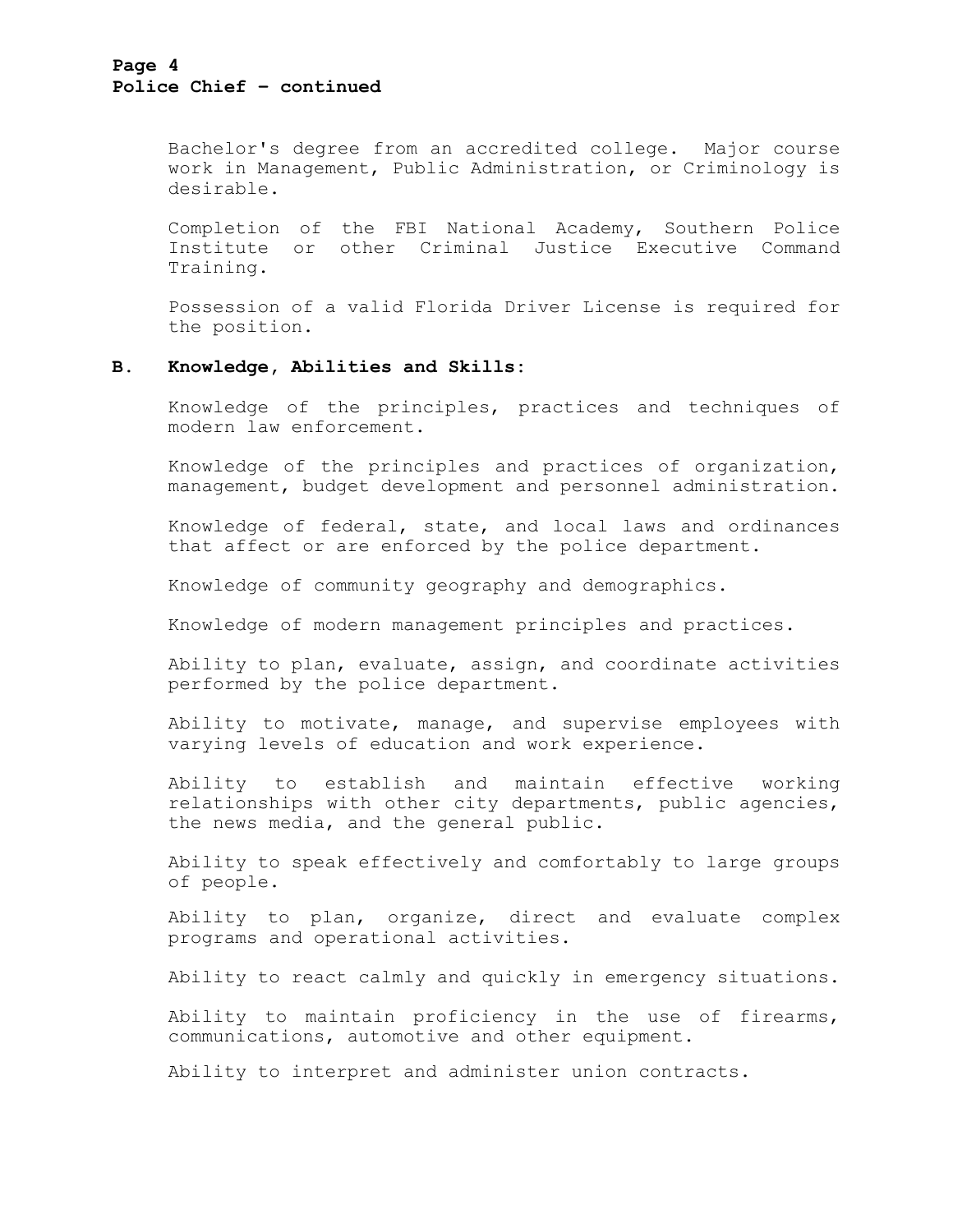### **Page 5 Police Chief – continued**

Ability to analyze complex managerial and administrative problems, formulates solutions, and takes independent unilateral actions.

### **C. Physical Requirements:**

Task involves the continuous operation of the full range of police equipment to very exacting tolerances, calling for full coordination of sensory and manipulative ability in order to achieve full production to acceptable standards.

Task involves regular physical effort in standing, sitting, walking, bending, stooping, reaching, pulling, pushing, stretching, and frequent moderate lifting (30+ pounds); with standard dexterity in the use of fingers, limbs, or body in the operation of office equipment or shop equipment or other restricted physical activities. Task may involve extended periods of time at a keyboard.

### **D. Environmental Requirements:**

Task may require infrequent exposure to averse environmental conditions.

#### **E. Sensory Requirements:**

```
Task requires sound perception and discrimination. 
Task requires depth perception and discrimination. 
Task requires visual perception and discrimination. 
Task requires oral communications ability. 
Task requires odor perception and discrimination. 
Task requires color communications ability. 
Task requires texture perception and discrimination.
```